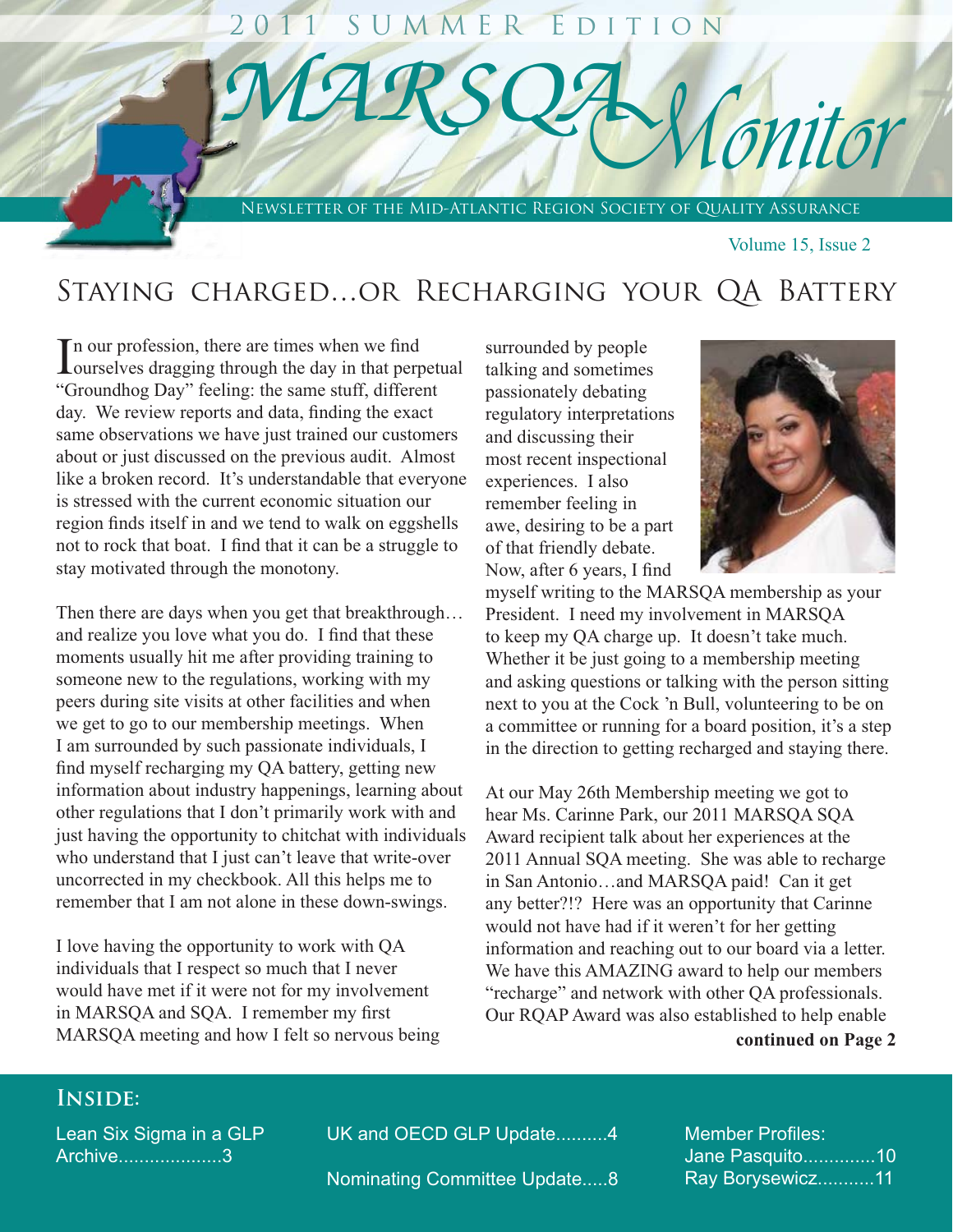### **continued from Page 1**

qualified members to take the registration exams. which can help to differentiate you from others. Both of these awards are super simple to apply for and, in these times, can really make a difference.

I understand and know that it can be difficult to juggle our regular day-to-day responsibilities...be it at work or at home. But it doesn't take much for me to stay involved and to help regain my perspective. It takes special people to do what we do. We are a special  $\frac{1}{2}$  on  $\frac{1}{2}$  and  $\frac{1}{2}$  are products safe for our loved ones and for the public we need to not lose that passion that can waiver during those tough times. So take the time and find what you need to recharge your OA battery.

Get involved or just come for the conversation and vou may find vourself wanting to make that feeling  $\overline{a}$  last. MARSOA is here to keep you going and going and  $\varrho$ oing...

*Alyssa Colón, RQAP-GLP, MBA* 2011 MARSOA President

# MARSQA MISSION STATEMENT

- Continually strive to advance the research quality assurance professions by providing the resources, programs and training necessary for the professional development and recognition of its membership.
- Serve as a forum for the open discussion of the theoretical, practical and ethical applications of the quality assurance profession.
- Foster a partnership between the quality assurance profession and the regulatory agencies that results in the attainment of mutually beneficial compliance.
- Support and advance the goals and mission of the Society of Quality Assurance.

# **2011 MARSQA OFFICERS**

### **President**

Alyssa Colón, ROAP-GLP, MBA alyssa.colon@roche.com

### **Vice President**

Ranee Henry ranee.henry@crl.com

### **Treasurer**

Kimberly Baratelli  $baratelli k@princeton.hunting don.com$ 

### **Secretary**

Nancy Gravino, ROAP-GLP  $n$ ancy.gravino@bms.com

### **Past President**

**Anthony Borisow**  $aborisow@its.ini.com$ 

### **Directors**

Dwight Crawford dwight.n.crawford@gmail.com

Marlena Maier  $\text{marlena}.\text{maier}(\widehat{a}\text{merck}.\text{com}$ 

Stephen Simpson, RAC, CCRP, ROAP-GCP  $\sin$ mpson.stephenr@kendle.com

Lynne Watkins, MS, PMP, ROAP-GLP lwatkins@its.ini.com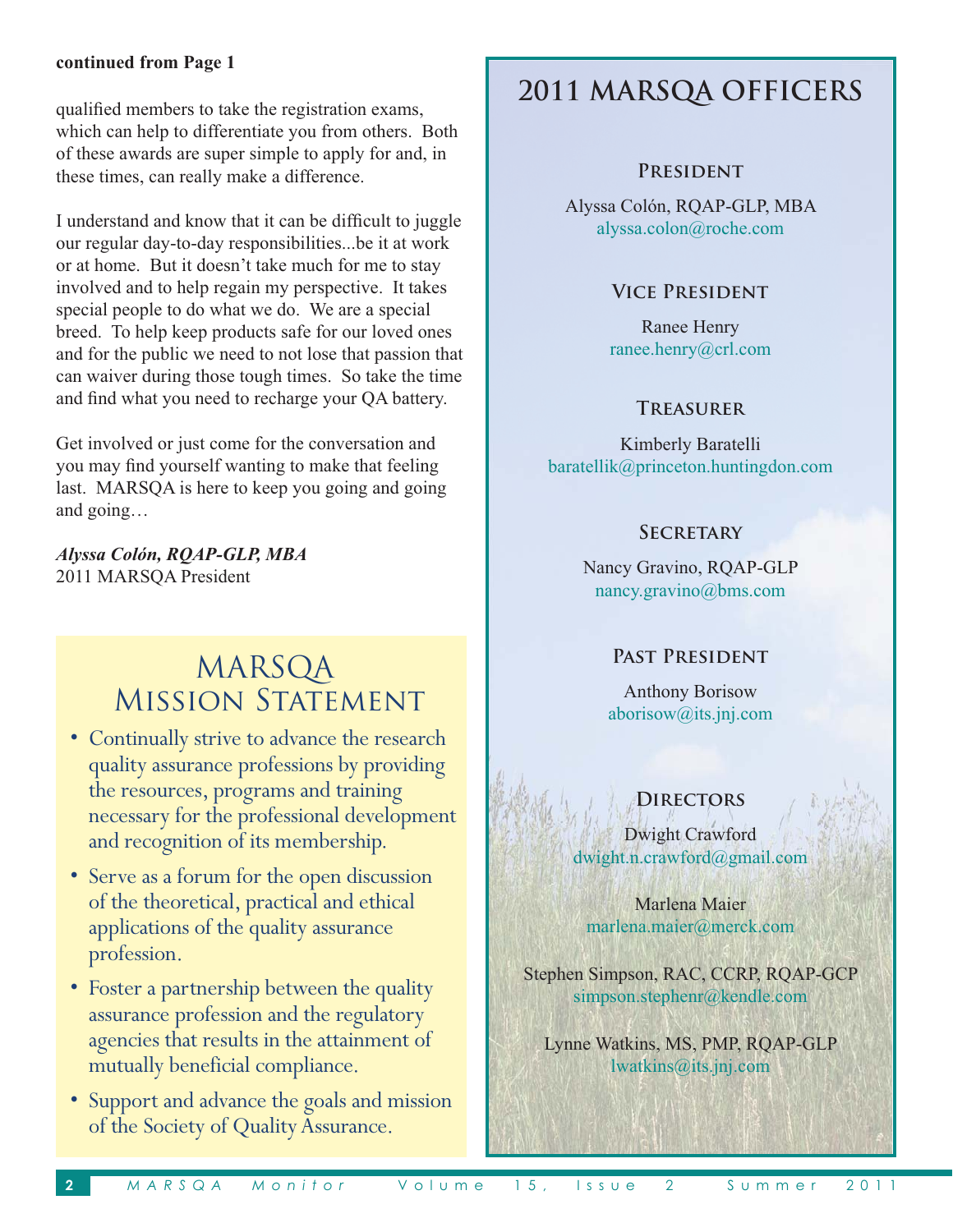# **LEAN SIX SIGMA IN A GLP ARCHIVE** LINDSAY NOLAN, MANAGER OF ARCHIVE SERVICES, CHARLES RIVER LABORATORIES



The day to day **L** operations within a GLPcompliant archive present multiple organizational and strategic challenges. Whether there are five boxes that need to be shelved or 5,000: whether management is driving the neverending saga of

maximizing revenue-generating space; or whether personnel are being utilized as efficiently as possible, the archivist is constantly searching for a better way. As daunting as our responsibilities may seem, there are basic tools available that will assist in developing more effective and efficient archival operations.

Lean Six Sigma (LSS) is a well-known approach to continuous process improvement. The numerous tools contained within both Lean and Six Sigma offer businesses the potential to transcend their capabilities from the proverbial "this is how we always did it" wasteful nightmares into innovative, customer oriented, sustainable solutions. At Charles River, we have adopted LSS in every aspect of our business and that certainly includes the archival services. Process improvement projects can consist of the sophisticated data collection and statistical analysis of Six Sigma for the ultimate goal of defect reduction. However, process efficiencies can be successfully achieved through some of the more simplistic Lean concepts of waste elimination.

Over the past year, we were faced with a major archive transfer of over 15,000 boxes that required a new home in our facility. Charles River has transferred the contents of many archives to the Horsham facility and this larger than average transfer, combined with a short time-frame, gave us the opportunity to create new processes in order to manage the seeminglyoverwhelming logistics. This project would require

additional, temporary staffing, moving contractors and carefully planned systems. Enter Lean! Utilizing numerous Lean tools, we were able to break down all the necessary steps it would take to get the job completed. Once we had processes in place, we could then project where problems could occur and how we could potentially deal with those issues. Our team met and ran our new process through a Failure Mode and Effect Analysis or FMEA. This incredibly useful tool enabled the team to share their ideas and eventually identify potential set-backs long before the trucks backed into the loading docks. As solid as our plan was, the FMEA revealed three areas that could be improved upon.

First, we discovered that our plan to deal with "problem boxes," that is boxes that were mislabeled, missing paper work, etc., was not sufficient. Second, the team noticed that personnel were not appropriately distributed throughout the necessary work stations. Finally, moving contractors could be better utilized with explicit instructions. With these potential setbacks now out in the open, the team came together to develop solutions. A separate area was designated to place those "problem boxes" so that appropriate personnel could concentrate on resolutions. Personnel were assigned to smaller teams each with specific roles within the process. The team then developed a list of specific instructions for the moving contractors in order to maximize their time and effort while practically eliminating interruptions to our team.

Taking the time to examine our new process, we greatly improved our chance to be successful; and successful we were. Problem boxes became no problem; movers were a huge help, not a hindrance; and the team took a once complex project and leaned it into a streamlined success story. From the most overwhelming dilemmas to the more trivial setbacks, Lean Six Sigma can guide you through. Continuous process improvement drives us towards higher levels of compliance, customer satisfaction and of course a stronger archives.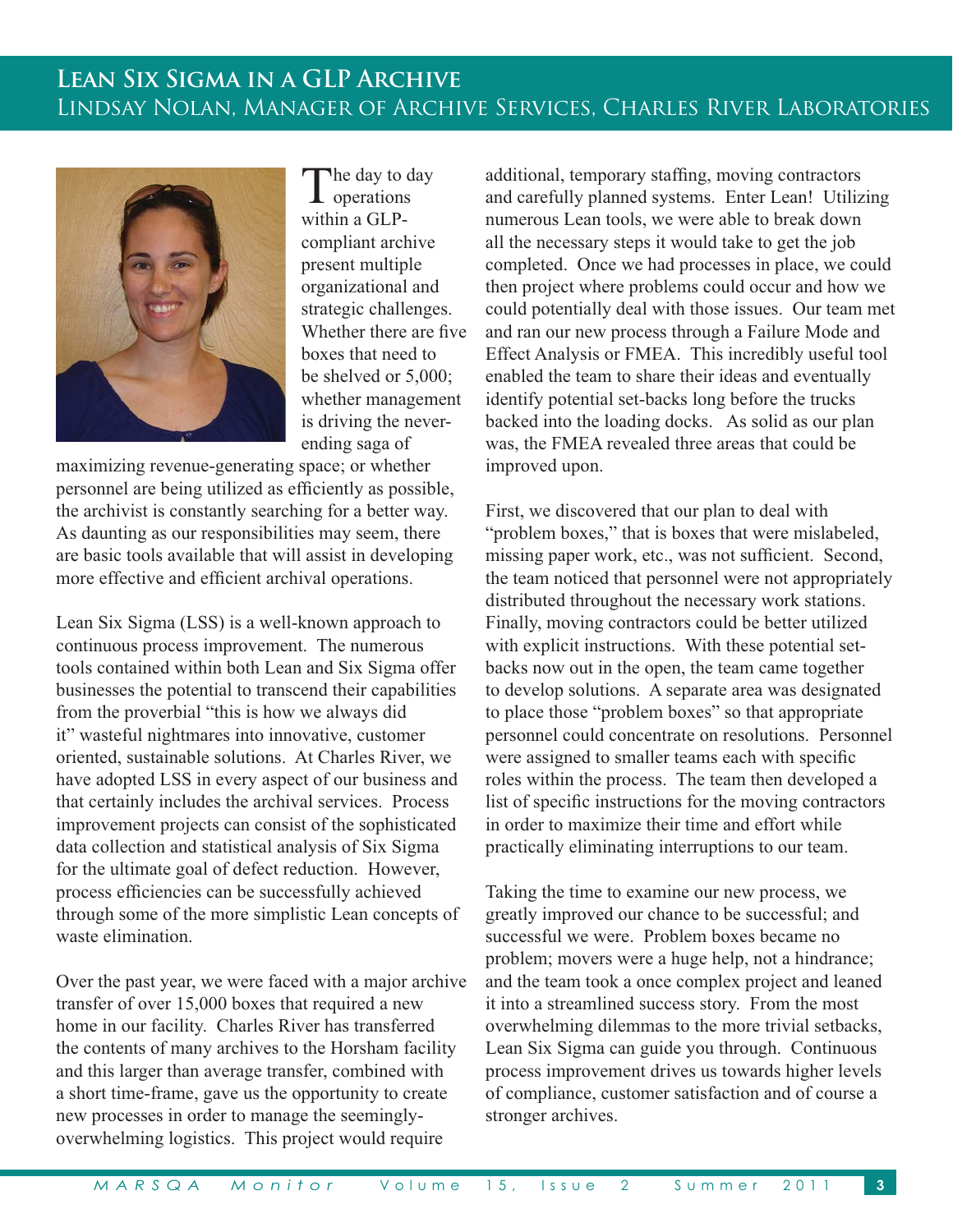# **UKAND OECD GLP UPDATE** MARK GOODWIN, CHAIR BARQA GLP COMMITTEE; MEMBER BARQA BOARD



This article provides a UK and OECD GLP update for the period June 1 2010 to May 2011. In summary, the UK GLPMA has made some changes to their risk based inspection programme and has issued further guidance (new and revised). For OECD, the mutual acceptance of data status for some countries has changed, an OECD GLP Discussion Group is to be established and the proposed Pathology Peer Review Guidance is still under discussion

BARQA ran a successful annual conference and the BARQA GLP Committee is preparing two GLP booklets.

### UK GLPMA risk-based inspection programme

All facilities within the UK GLP Compliance Monitoring Programme are subject to routine inspections by the UK GLPMA. The frequency of inspection and number of Inspector days required for each facility is

determined by a risk based inspection approach that was implemented 1 April 2009 as part of a government wide initiative aimed for better regulation. The risk-based programme is now well embedded but has been subject to some recent changes following review. Up to April 2011, manual means were used to make risk-based decisions from the available intelligence (including volume of work, type of work, inspection history). During April 2011, an automated system was introduced (Excel spreadsheet) following a 6 month trial. This calculates the risk score for a facility and hence determines the frequency of visit and number of Inspector days required. This removes the subjective elements of the risk assessment although there can be manual intervention in exceptional circumstances. There is an approval process for any interventions made. Information entered into the Excel spreadsheet includes inspection details / findings and background information around risk factors. Any new information gathered is entered on receipt and this could change the risk score. For example, in the UK it is a requirement for GLP facilities to submit a change notification form to the GLPMA when there has been significant change at the facility. Facilities that have historically been inspected every 12 months can still expect to be inspected on an annual basis (due to the background score resulting from the nature and complexity of the work and due to practicality reasons) but there is the possibility for some relaxation for facilities with an excellent compliance record. Low risk facilities that have a good compliance history could be inspected at a frequency of around 30 months rather than the previous 24 months.

### UK GLPMA Document on "Use of Test Sites in Canada" (August 2009)

This document will be withdrawn now that the Standards Council of Canada (for Health Canada) has completed inspections of all major facilities that conduct non-clinical safety testing on pharmaceutical products. The document was concerned with multi-site GLP studies conducted at UK based test facilities that had a phase at a Canadian facility. The document stated that unless the GLP status of the Canadian facility could be verified (i.e. inspection by the responsible Canadian Government Agency), then no GLP compliance claim could be made for the phase of the study.

### continued on Page 5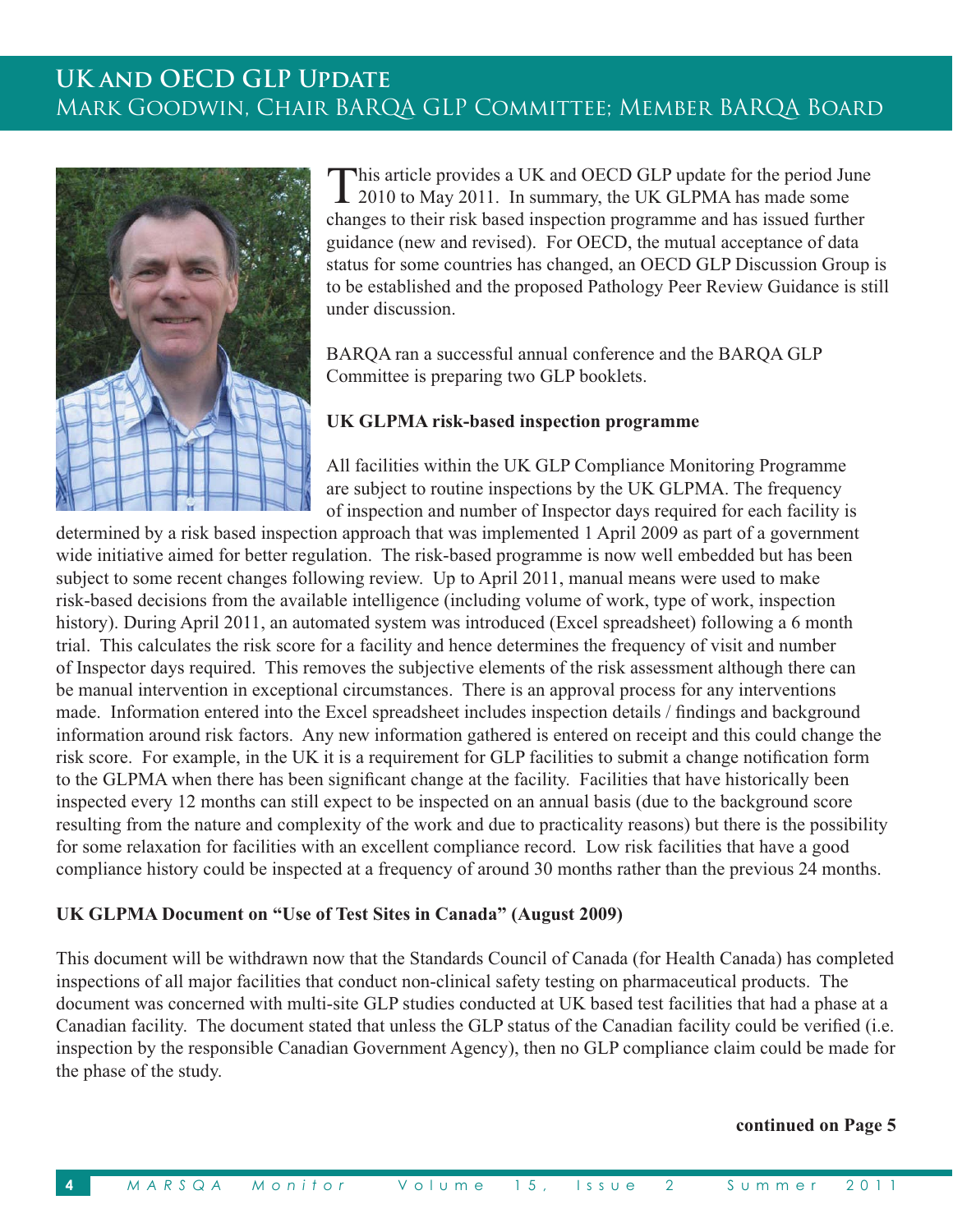### **UK GLPMA Guidance on the use of non-GLP compliant facilities for the conduct of study phases and notes on the intention not to claim GLP compliance for parts of regulatory studies**

This Guidance was revised in October 2010 and included a significant change. If, at the planning stage, it is known that part of an in-house GLP study will be performed in an area that is not on the GLP footprint then the UK GLPMA will need to be informed. Some parts of industry misunderstood elements of the revision and the GLPMA have acknowledged this and plan to update the document for clarity.

### **UK GLPMA Information document: Retention of study data and supporting records for inspection purposes**

This document issued in March 2011 indicates that UK test facilities / test sites must retain data for at least one UK GLPMA inspection cycle  $(27 \text{ months})$  before sending back to the sponsor / test facility. If data is sent back within this period copies of the data should be retained. The reason for this is to ensure there is data for the UK GLPMA to review during their routine inspection of any particular facility.

### **OECD Update**

India became a full adherent to the OECD MAD agreement on 3 March 2011. Regulatory Authorities are now obliged to accept studies conducted in India (studies started from 3 March 2011). Brazil is also a full adherent to the MAD agreement but only for pesticides and industrial chemicals (from 29 March 2011).

Current provisional adherents to OECD MAD are Argentina. Malaysia and Thailand. Argentina has been assessed (by Mutual Joint Visit) and is awaiting a decision (the scope will be for pesticides and industrial chemicals only). Mutual Joint Visits for Malaysia and Thailand are planned for  $2011$ .

China has not vet approached OECD for provisional adherence status to the MAD agreement; it is likely to be several vears before China is a full adherent to OECD MAD.

### **OECD GLP Discussion Group**

Building on the 2008 OECD GLP Event in Frascati, Italy an OECD GLP Discussion Group is to be set up with representation from each member country. The aim of the group is to ensure there is a level international playing field in terms of GLP compliance (to ensure no countries are disadvantaged by local expectations). Each country will have industry representation. In the UK, a representative from BAROA will be in the Group. Representatives will be charged with canvassing their memberships for examples of local interpretation that buts facilities within that country at a disadvantage: the group will then confirm / discuss different areas of expectation: the group will also consider GLP in areas of emerging technologies. The group will operate by means of a password protected OECD web-site. If any proposals for change are recommended it could take about 18 months for changes to go through the approval process.

### **continued on Page 6**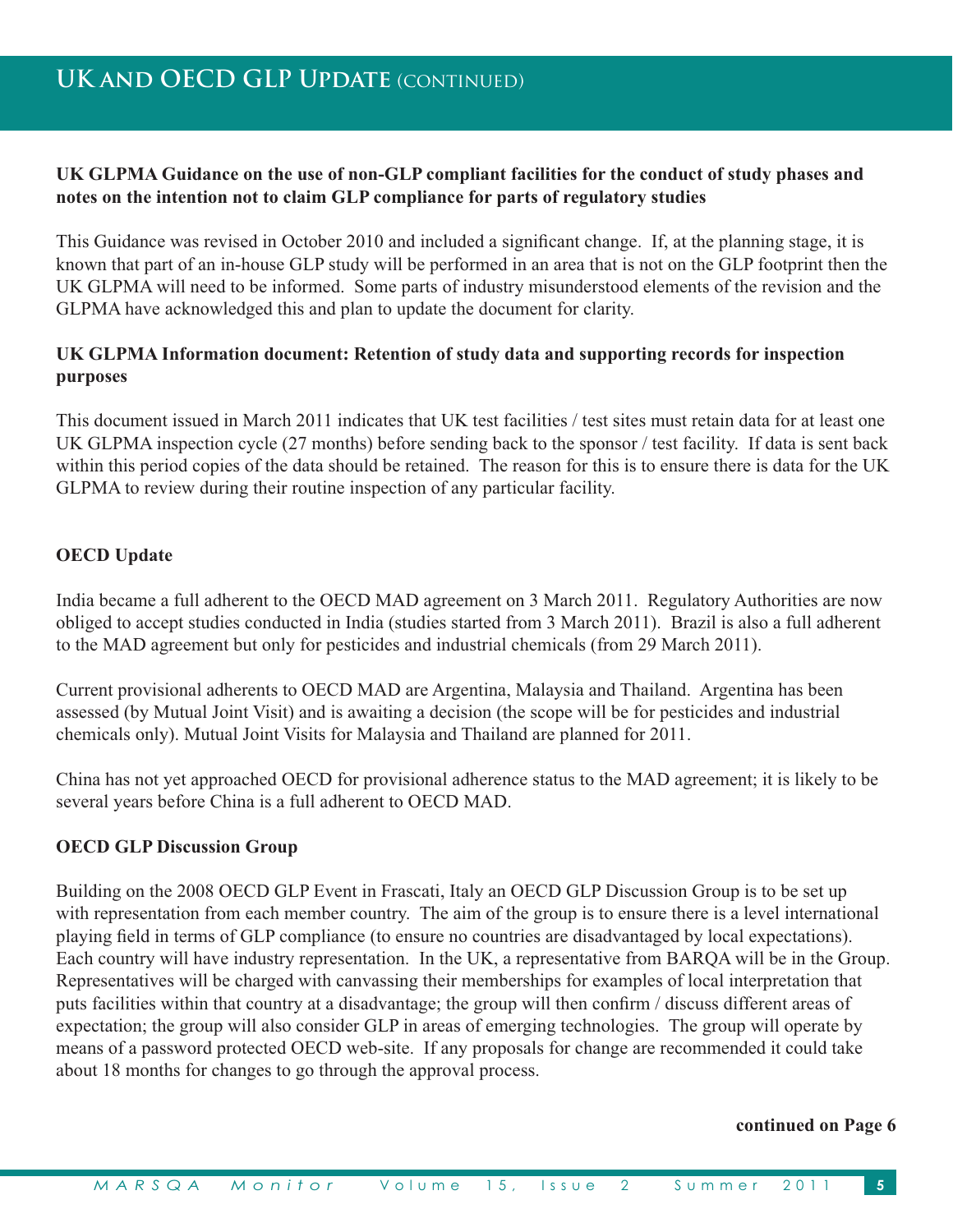### **OECD** Guidance on pathology peer review

A large volume of comments was submitted on the draft document. In addition to industry comment there were differences of opinion among the GLPMAs in some areas of the process. As a consequence, the document will not be issued at this time but will undergo revision prior to circulation for consultation. If agreement can be reached the document will be issued (no sooner than April 2012), otherwise the document will not go forward.

### **BARQA GLP Activities**

In November 2010, BARQA held a successful Annual Meeting in Leeds. GLP highlights included Sponsor / CRO interactions, differences in GLP interpretation and risk-based approach to QA activities. The latter was covered by a presentation and a Workshop in which delegates considered risk-based approaches to critical phase / process-based inspections, internal / external facility inspections and document reviews (protocols and reports).

The BARQA booklet on GCLP has been revised and the revision issued earlier this year. Two other BARQA booklets are in preparation:

- A Practical Guide to the Role & Responsibilities of the Study Director  $\bullet$
- GLP in the Analytical Laboratory  $\bullet$

The BARQA GLP Committee has submitted comments through EQAC (European Quality Assurance Confederation) on the following documents:

- EMA reflection paper on guidance for laboratories that perform analysis or evaluation of clinical trial  $\bullet$ samples.
- FDA Docket-2010-N-0548 (FDA seeking comment on whether to amend the GLP Regulations)



**Be Audit You Can Be** 

An original cartoon by Carinne Park

### **Editorial Correction**

The cartoon, "Routine Maintenance," published in the Winter 2011 issue of the MARSQA Monitor was contributed by Carinne Park, not Eva Hascz.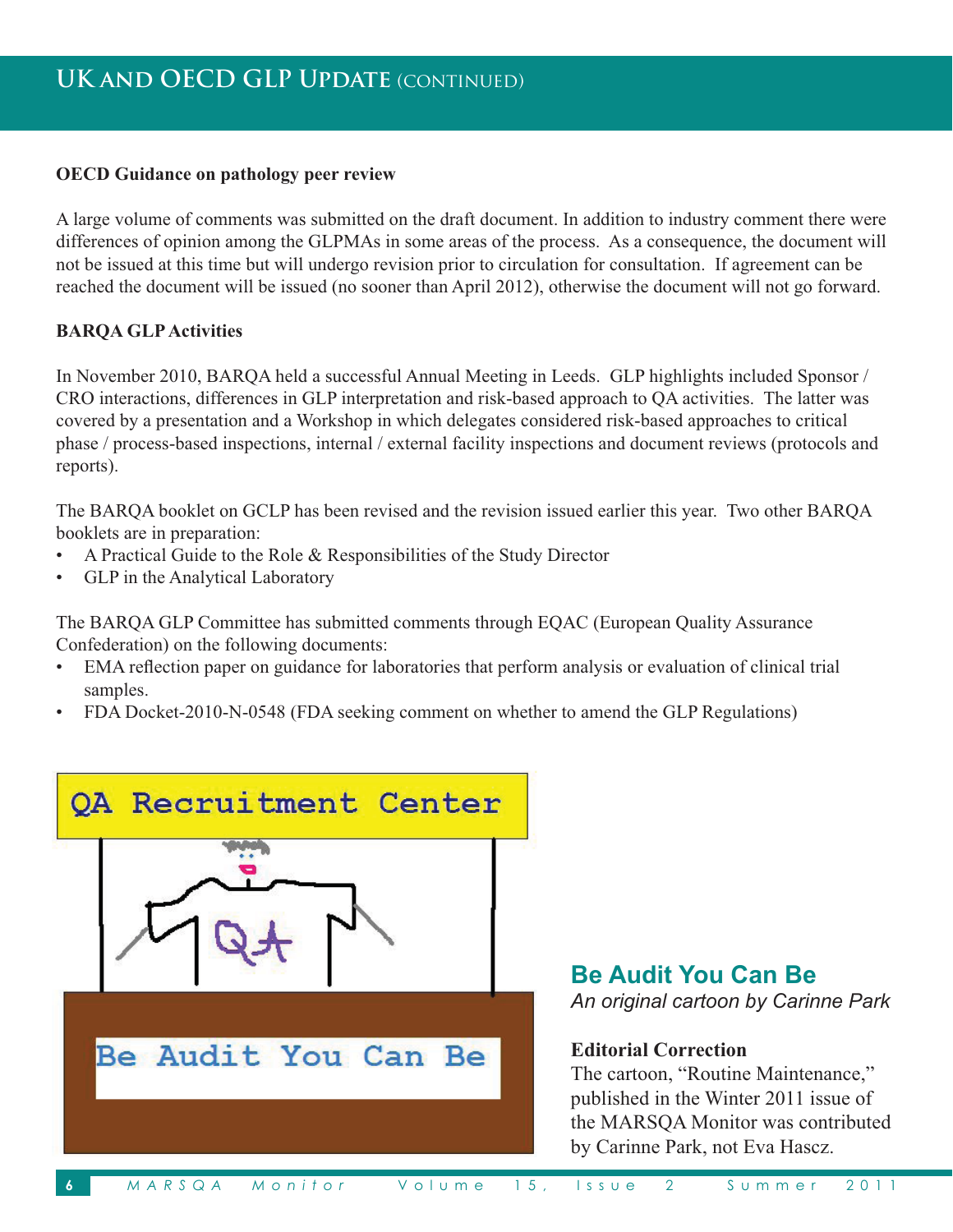# NVVV-Validassoc.com

Need assistance with Computer System Validation

# We can help!

Since 1995 we have provided computer system validation training and project consulting to our FDA-regulated clients



**Computer System Validation Specialists** 

305 E. Pennsylvania Blvd., Feasterville, PA 19053-7846 Tel: +1 215.354.1720 • Fax: +1 215.354.1725 • E-mail: info@validassoc.com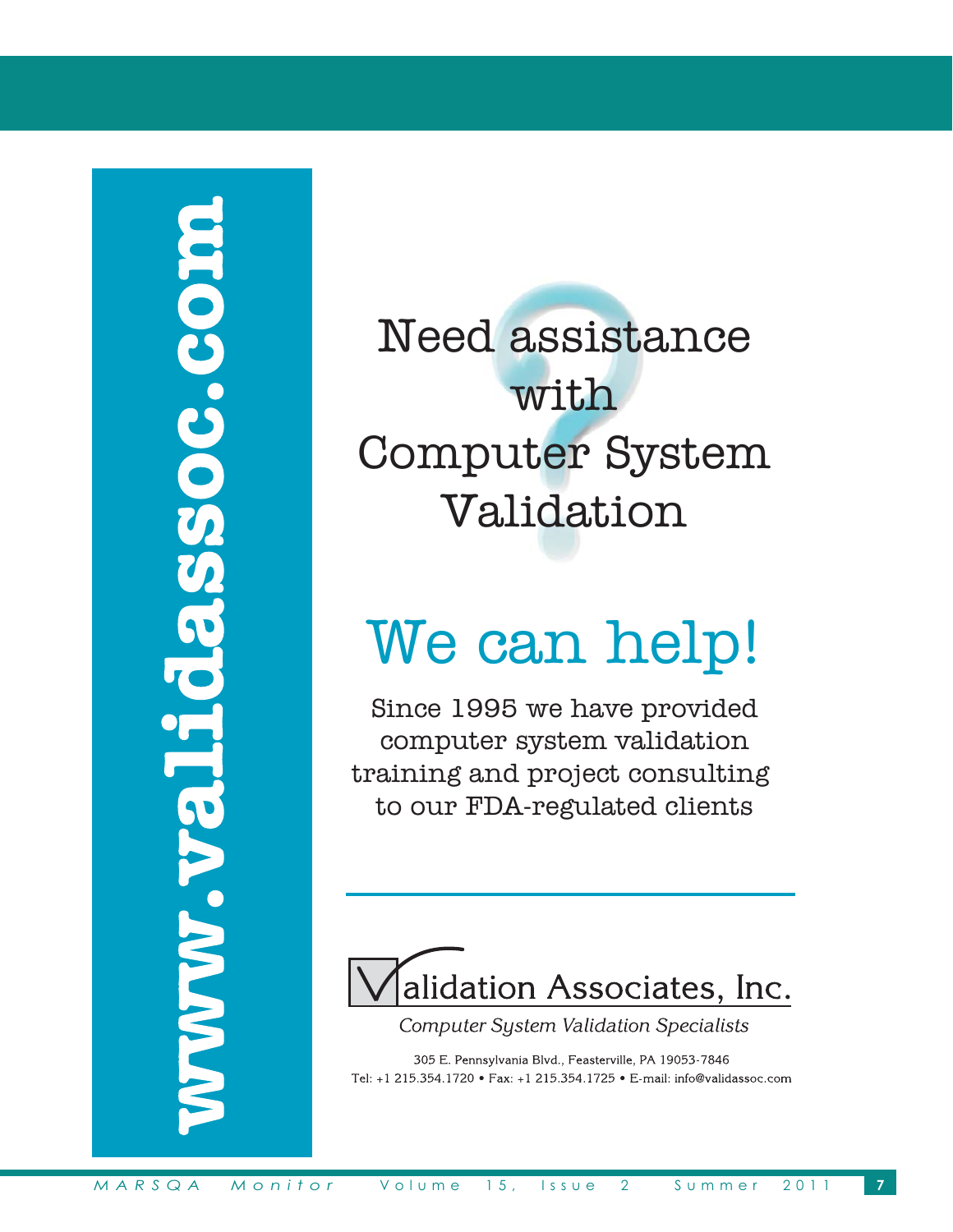# NOMINATING COMMITTEE UPDATE FRAN JANNONE, RQAP-GLP, COMMITTEE CHAIR

I volunteered to serve as the Chair of the Nominating Committee in 2006 and have remained in this position<br>Lever since. Basically, my responsibility is to provide the MARSQA Board of Directors with a slate of candidates for the open board positions.

There are always two positions open each election for Director and one for Vice President. The Secretary and Treasurer positions alternate each year with an opening for Secretary available for the 2012 election. For those unfamiliar or new to MARSQA, an email notice is sent by the Society of Quality Assurance (SQA) to each MARSOA member seeking volunteers to run for one of the above positions.

The logistics of compiling the ballot, biographies, obtaining board approval (by vote) and sending the entire package to SQA Headquarters staff, who in turn email the members, are fairly simple these days in comparison to my first few years. My first year was quite a learning experience and rather time-consuming, so much so that I used vacation days from my job at Huntingdon Life Sciences to complete the mailing packages. Of course, that was when all the ballots, biographies, envelopes, mailing labels and return address envelopes were prepared by a printer such as Fed Ex Kinko. Afterwards, it was up to myself and a volunteer or two to ensure that each member received the entire contents of the package (ballot, biographies, instruction for voting) and return envelopes for casting their votes. Once the ballots were returned to the President, the Tellers Committee which consisted of the President and Immediate Past President manually counted all the votes independently.

Much has changed since my first year, and all notices and ballots are mailed and tallied electronically. With this improvement, I now can use vacation time as vacation time and MARSQA saves on the expense of printing and mailing.

### $H's$ **Not Too Early to Think About the 2012 MARSOA Board of Directors Elections!**

I would have to conclude that the hardest part of my job on this committee is finding volunteers willing to participate in the election. For those members who have considered running for one of the available positions, I will say that with the support of the current board members the acclimation to the MARSOA board is relatively easy and relaxed. Through the years, I have enjoyed my communication with all those who have taken the initiative to run for office.

The 2012 MARSOA Board of Directors Election process will officially begin in August - however it's not too early to start considering whether you would like to run for the 2012 open offices of Vice President, Secretary, and Director (2).

One last reminder to all, please remember to keep your email and/or mailing addresses current in order to receive all MARSQA notices.

Visit the MARSQA website for the responsibilities and estimated time required for each position, or contact Alyssa Colon, President to discuss these important roles. MARSQA has an experienced group of officers already in place to guide those of you who may be concerned about being new to the Board.

The MARSQA Board of Directors encourages individuals at all levels of experience to consider running for election; all that is needed is a commitment to participate. Note: candidates for VP and Secretary must also be members of SQA to qualify for the ballot.

More information to come starting in August!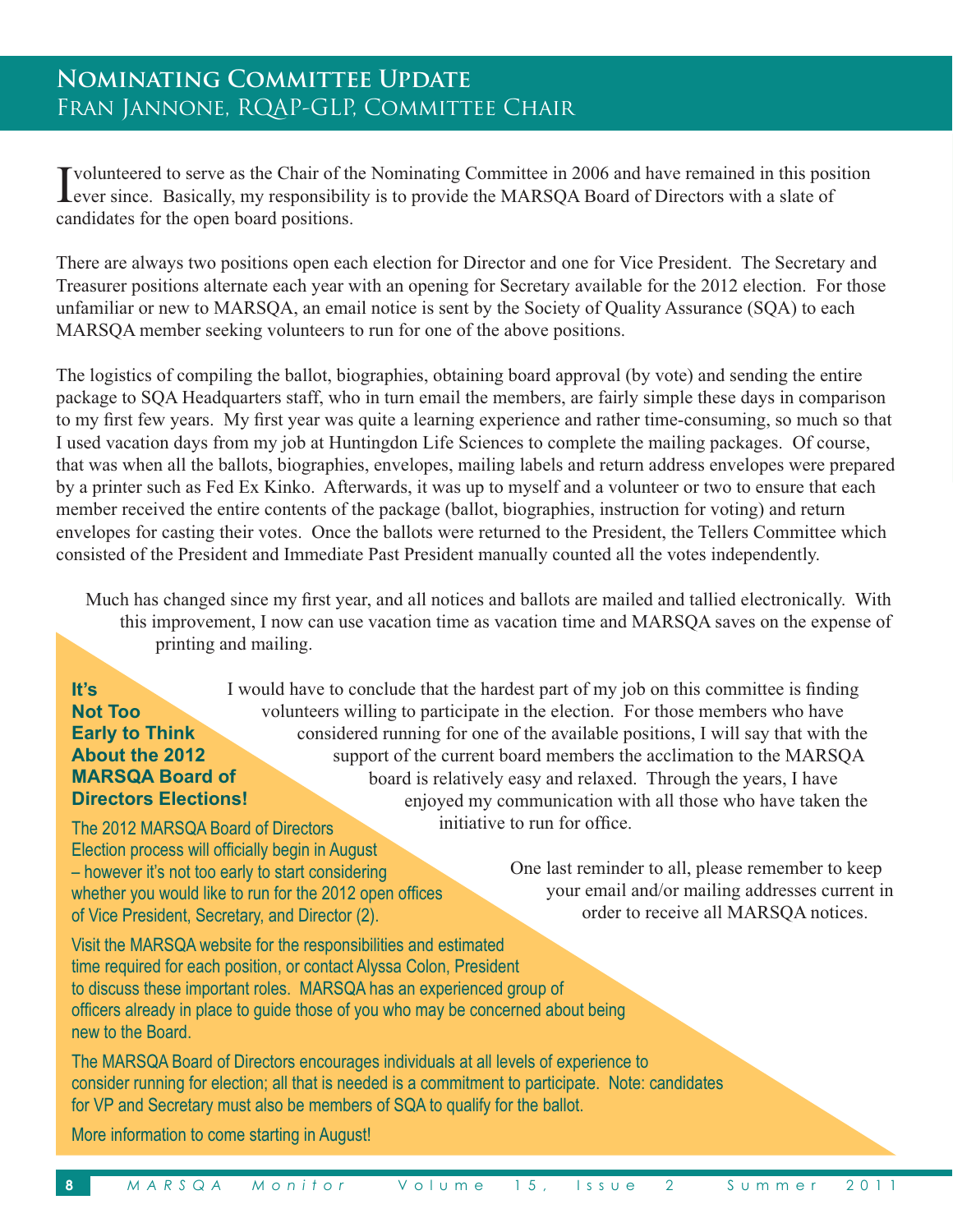# **Upcoming Membership Meeting!!!**

# **Committee Corner: UPDATE!!**

The next MARSQA Membership Meeting will be on September 7 with lunch starting at noon and the event starting at 1pm. The location is the Cock 'n Bull Restaurant in Lahaska, PA. Speakers and topics include:

Nancy Gongliewski, GlaxoSmithKline Changes in the Skill Sets Required for GLP QA Professionals In The Past 15 Years

Leila Scott, Charles River Digital Imaging-Validation Challenges in a Regulated Environment

Courtney Rodriguez, Charles River Challenges Validating and Implementing Global Technologies

Upcoming Membership Meeting:<br>September, 7, 2011<br><sup>Reserve</sup> the 2011 Reserve the Date!!!

### **MARSQA has eight committees. They are listed below along with the Chair(s) for each.**

| <b>CSV</b>        |  | Paula Eggert             | Paula_Eggert@merck.com            |  |
|-------------------|--|--------------------------|-----------------------------------|--|
| Education         |  | <b>Dwight N Crawford</b> | Dwight.n.crawford@gmail.com       |  |
|                   |  | <b>Stephen Simpson</b>   | Simpson.stephenr@kendle.com       |  |
| <b>Historical</b> |  | <b>Fran Jannone</b>      | jannonef@princefon.huntingdon.com |  |
| Membership        |  | <b>Janet Emeigh</b>      | jemeigh@morphotek.com             |  |
| <b>Newsletter</b> |  | <b>Jane Goeke</b>        | jane.goeke@gsk.com                |  |
| Nominating        |  | <b>Fran Jannone</b>      | jannonef@princeton.huntingdon.com |  |
| Program/Planning  |  | <b>Tony Borisow</b>      | aborisow@its.jnj.com              |  |
|                   |  | <b>Ranee Henry</b>       | Ranee.Henry@crl.com               |  |
| <b>Website</b>    |  | <b>Tony Borisow</b>      | aborisow@its.jnj.com              |  |
|                   |  | <b>Carinne Park</b>      | carinnepaige@gmail.com            |  |
|                   |  |                          |                                   |  |

**Links to all MARSQA Action Committees and the dates of their Meetings and TCs are now posted on the MARSQA Website at http://www.marsqa.org/. It's easier than ever to volunteer!** 

### **Congratulations to New Committee Chairs! Thanks to Departing Committee Chairs!**

Two of MARSQA's committees have new chairs. The Program Committee, which is responsible for MARSQA membership meetings, will be co-chaired by Tony Borisow and Ranee Henry. The Education Committee which manages MARSQA training sessions will be co-chaired by Stephen Simpson and Dwight Evans. These are very active committees which are responsible for many of MARSQA's key activities.

MARSQA extends sincere thanks to Jane Pasquito (Program) and Joanne Ramundo (Education) who successfully chaired these Committees for many years. Both of these MARSQA members have played a key role in sustaining the society.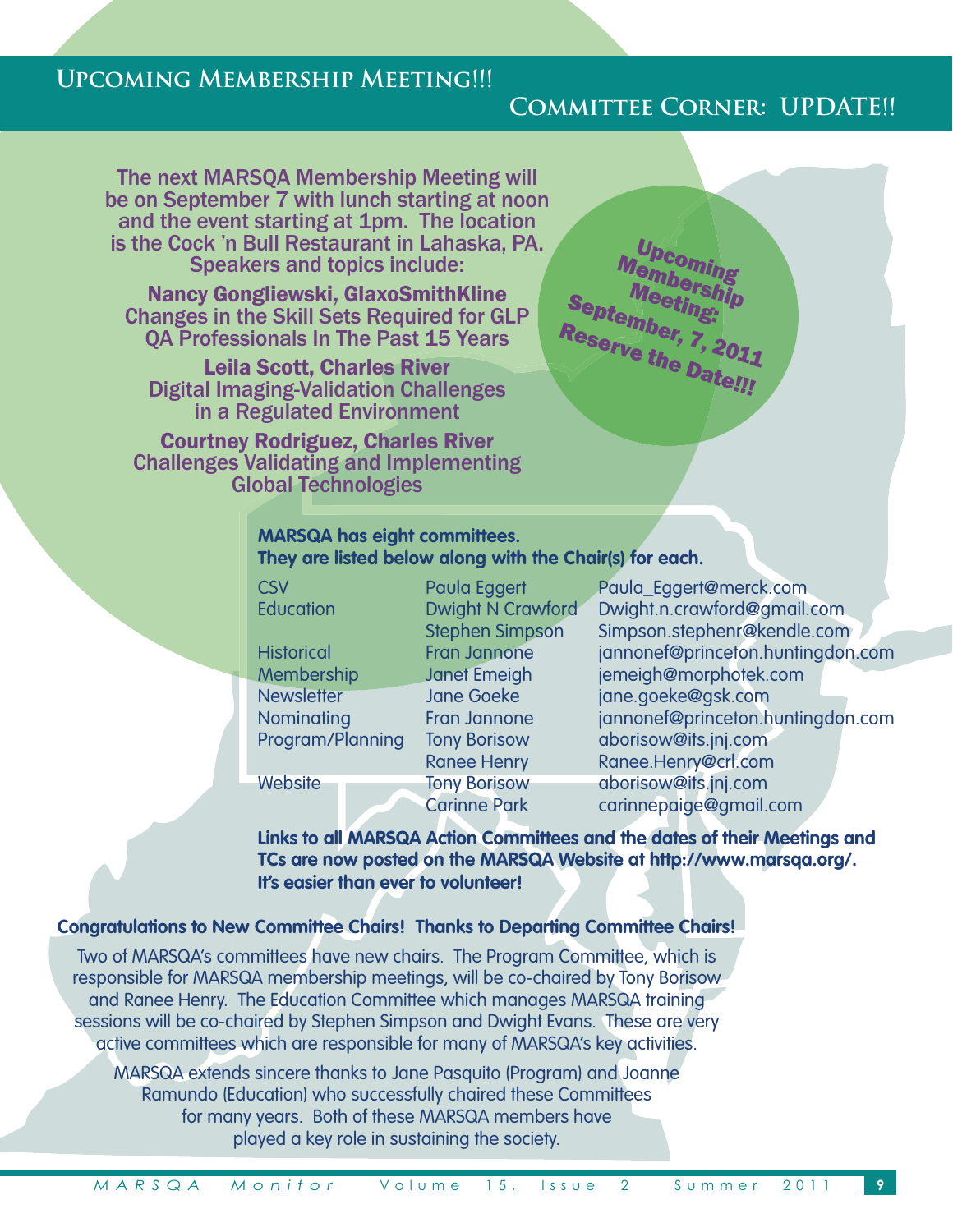$\mathbf{O}$  In your opinion what is the key to happiness?

**A** I believe the key to happiness is having a positive attitude. I think once you have a positive attitude you draw happiness to yourself. I also believe that by surrounding yourself with friends and family who also have a positive outlook in life. you share in the energy from their happiness as well.

**Q** What is your all-time favorite movie? Why?

**A** It Could Happen to You, with Nicolas Cage and Bridget Fonda. It's a feel good movie about a down to earth cop who doesn't have money for a tip but tells the struggling waitress he will split his winnings if his lottery ticket is a winner. Well of course the cop wins, but due to greed, the money is lost to the cop's wife. The cop falls in love with the waitress, both of them now having nothing, when money suddenly pours in from people who read their story of love and hardship in the newspaper...and they lived happily ever after.

What do you like most about your current role in QA?

**A** I really enjoy what I do as an Animal Health Ouality Assurance auditor. We don't run the same battery of studies over and over again like they do in human studies. We may want to use the same compound in several different species so our studies always vary. In animal health we audit both GLP and GCP studies. One day we may inspect dogs being infested with

fleas and then the next inspection we are at a farm trying to get pigs to eat medicated feed. Didn't think pigs could be so picky...did you? There are even studies where we use mannequin hands to pet dogs to see how much of a topical product could potentially transfer on to a person's hand. It's really spooky



sitting in a conference room with 75 cotton gloved mannequin hands. So what I'm saying is there is always something different to learn in this area, and a lot of different characters to deal with. A farm director (aka farmer) may run the studies while cowboys (just like in the movies) ride horses and collect the data. It's nothing like the controlled laboratory environment of a human study!

What are your views on the outlook for quality assurance professional in the future? Do you see the field as having a shortage, an over-saturation, or the right number of QA professionals?

**A** It seems to me like quality and compliance in the pharmaceutical world come in waves. Quality and compliance are built up and Big Pharma is doing well. Because

they are doing so well they then say, "Why are we paying all this money" for quality and compliance," and then they drastically cut these departments. Next you hear in the news of drug recalls and consent decrees and the pattern starts again. I think right now due to the economy we are at a dip in the wave pattern. We are lacking in quality and compliance personnel. I believe in the near future we will see our profession begin to pick up and begin to build again.

**Q** What aspect of your job gives you the most personal satisfaction?

**A** It's nice to know I play a role in providing drugs that improve the lives of animals.

**Q** How important do you think it is to have a work-family life balance?

**A** I feel it is very important to keep the work and family life balanced. It's very easy to get sucked in to the fast pace of work. But, to keep your sanity you have to balance it out by spending time with the people you care about the most.

**Q** What's your favorite vacation spot? **A** I need three ingredients; the sun, the beach and a drink with an umbrella in it and I am happy!

**Q** What's your favorite hobby?  $\bf{A}$  I love to garden. I'm a slave to my yard all summer long. This year my house is on a garden tour and I am freaking out because of the rainy, cold spring and not being out there working enough. The highlights of my yard for the tour are my koi pond and my bird garden.